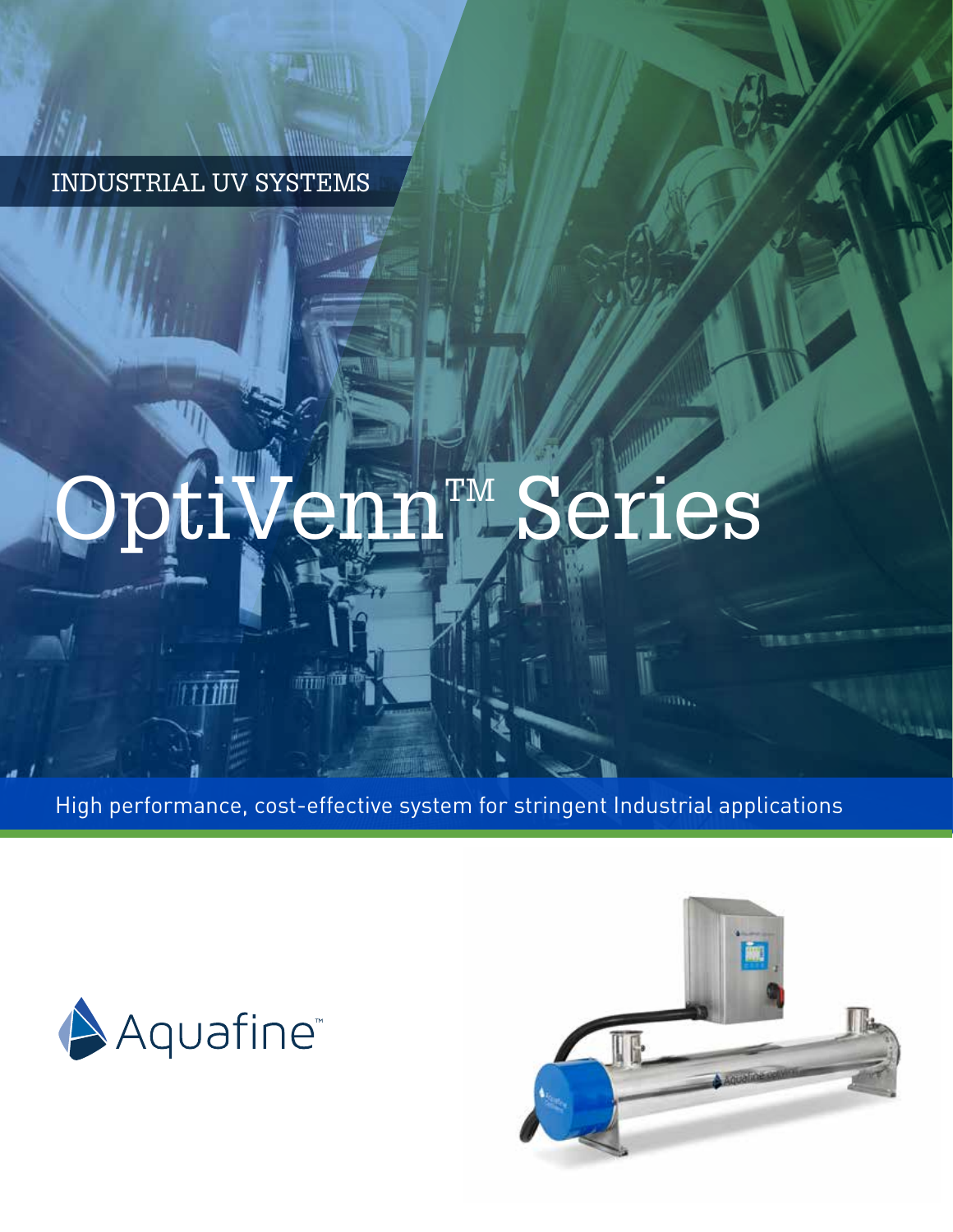



# Redefining Flexibility, Reliability and Robustness for Industrial Ultraviolet (UV) Water Treatment.

The OptiVenn Series is a family of robust and flexible UV Systems with advanced technology designed to meet the stringent requirements of Pharmaceutical, Food & Beverage, Microelectronics and other Industrial Markets.

The treatment chamber is constructed of 316L SS with two finish options. The control panel is constructed of 304 SS and is equipped with a Universal Controller which provides control, monitoring and operational information in a single convenient location.

The treatment chamber and control panel are extremely compact, yet offer flexibility of installation to accommodate into different skid designs or as a standalone UV System.

**MARKETS:** Food & Beverage, Life Sciences, Microelectronics, and General Industrial Applications

**APPLICATIONS:** Disinfection, Ozone Destruction, Chlorine Destruction and TOC reduction

# Introducing Aquafine OptiVenn

#### **Compact Footprint.**

Optimized chamber design and multiple lamp arrays enable cost-effective installation in extremely compact spaces.

#### **Proven, Robust Components.**

UV sensors, lamps, drivers and panels have demonstrated reliability worldwide in thousands of installations.

#### **Flexible Panel Installation.**

All stainless steel control panels provide maximum installation flexibility and are able to be mounted in different locations such as on the chamber or remotely to adapt to stringent space requirements.

#### **Compact Chamber Design.**

The configurable treatment chamber makes it easy to fit the UV System into small spaces and tight pipe networks. The cylinder can be rotated to allow inlet and outlet connections at 4 different angles.

#### **User-friendly Human Machine Interface (HMI).**

Intuitive interface enables at-a-glance system status checks.

#### **Improved Lamp Technology.**

Low-pressure high-output lamp (LPHO) technology provides increased process performance and extended lamp life.

#### **Delivering Water Confidence and Comprehensive Warranty.**

Aquafine UV Systems include a Lifetime Performance Guarantee and industry-leading warrantees for systems and parts.

#### **Global Support. Local Service.**

A comprehensive network of certified service providers offer fast response for spare parts and service.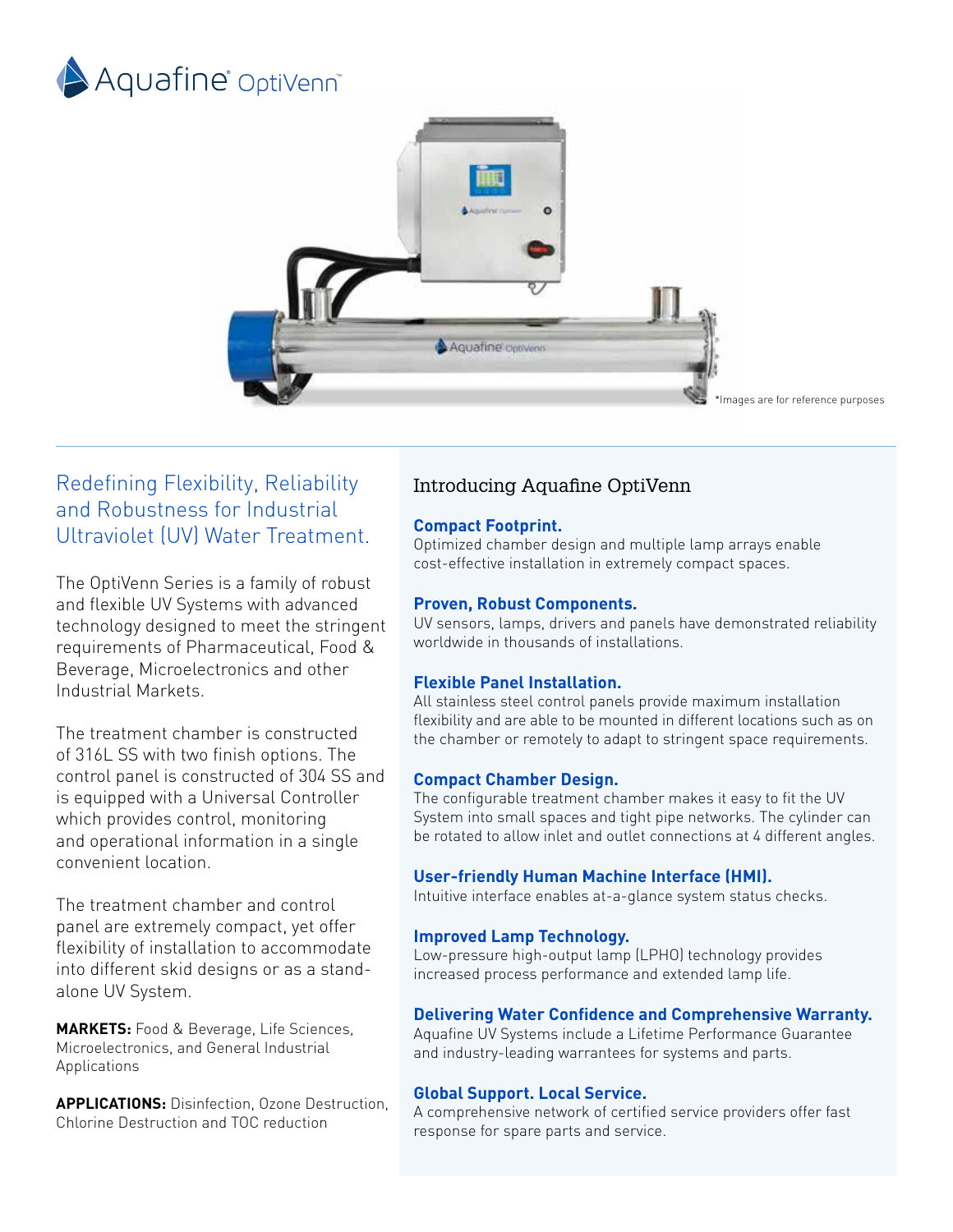Ultraviolet (UV) light is a versatile, reliable, chemical-free approach to address numerous requirements in industrial water treatment.

#### **UV for Broad-based Disinfection**

- Inactivates bacteria, viruses and chlorine-resistant protozoa
- 254 nm UV penetrates the cell wall of microorganisms, attacking DNA genetic material and preventing replication
- Chemical-free process; No carcinogenic disinfection byproducts are created, and no transportation, storage or handling of toxic or corrosive chemicals is necessary

#### **UV for TOC Reduction**

- 185 nm UV at a minimum dose of 90 mJ/cm<sup>2\*</sup> creates powerful hydroxyl radicals that oxidize total organic carbon (TOC) molecules
- UV can be used together with Deionization (DI) and Reverse Osmosis (RO) to reduce TOC to levels below 1.0 ppb

### **UV for Ozone Destruction**

- Residual ozone  $(0_{3})$  is efficiently removed by UV at a wavelength of 254 nm
- $\bullet$   $\;\;$  Ozone absorbs the UV energy and quickly breaks down to dissolved oxygen (O $_2$ )
- Typically 1.0 ppm of ozone can be reduced to less than 0.1 ppm with a UV dosage of 90 mJ/cm<sup>2</sup>

#### **UV for Chlorine Reduction**

- Free chlorine residuals up to 2.0 ppm can be successfully destroyed by the application of UV light
- Reduces carcinogenic by-products and is a environmentally-friendly form of disinfection
- Lower maintenance costs compared to carbon beds or chemical injections

# Aquafine Performance Guarantee and Support

As an added incentive to keep your Aquafine equipment operating at its optimum level, Aquafine provides a Lifetime Performance Guarantee for the equipment. A Lifetime Performance Guarantee means that the UV system will achieve the targets for which it was designed and sized on the original sales order of the equipment, which considers operational parameters such as UVT of the fluid, maximum flow rate, operating pressure, fluid temperature, among others.

A Lifetime Performance Warranty will only be applicable with the use of genuine OEM replacement parts. This guarantee is valid for the life of the equipment and it is available for both new and existing equipment when applicable conditions are met.

Customer support is available from our Authorized Distributor Network and from our 24/7 Technical Service Group. For questions regarding your application needs, please contact your local Authorized Distributor or Aquafine for more information.





UV light attacks the microorganisms genetic material (DNA) preventing replication and infection.

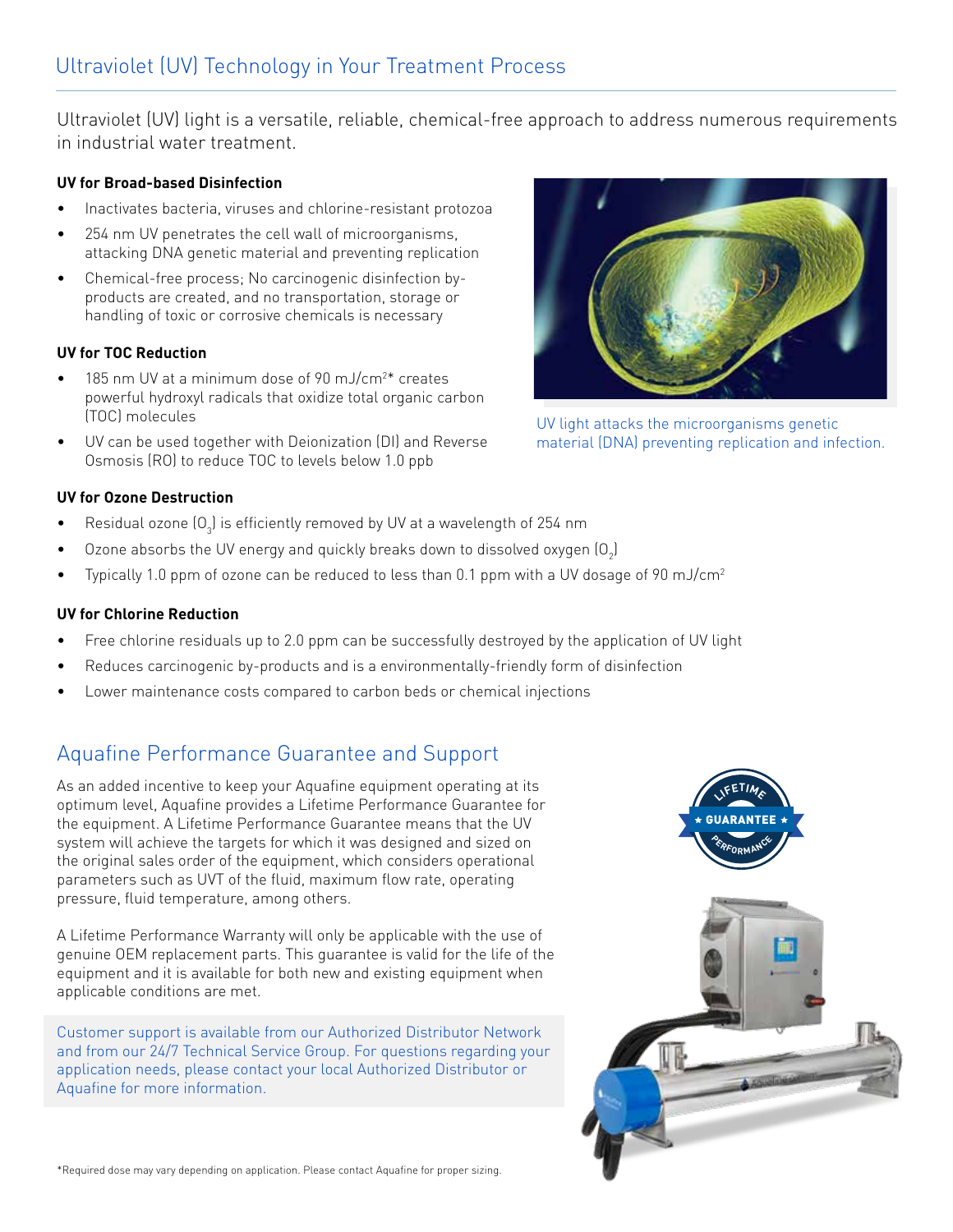#### Flexible Treatment Chamber Requires Less Space

#### **Benefits:**

- An internal baffle and an anti-vibration mechanism optimize treatment performance, support quartz sleeves and ensure reliable system performance even at high flow rates.
- The UV System can be installed with the chamber easily rotated to one of 4 different angles (12, 3, 6 and 9 o'clock position). No special customization is required.
- The flexible chamber, enabling rotation, reduces pipework, elbows, space and installation costs
- Inlet and outlet connections are always at the same angle





Chamber with panel mounted on the front and connections rotated to the back



#### Universal Control Panel Provides Installation Flexibility

#### **Benefits:**

- All UV Systems have a stainless steel control panel designed to provide maximum installation flexibility and fit within stringent space requirements.
- All control panels are compliant with the following electrical codes: cULus (Canada, USA), CE (Europe)

|                                          | <b>Standard Control Panel</b>                                                                                        |                        | <b>Optional Control Panel</b>                                                                                                                                  |                                |  |  |  |
|------------------------------------------|----------------------------------------------------------------------------------------------------------------------|------------------------|----------------------------------------------------------------------------------------------------------------------------------------------------------------|--------------------------------|--|--|--|
| Systems with<br>4 lamps or less<br>Shape | <b>Stainless Steel</b><br>UL Type 1 (IP51)<br>No need for fan or A/C<br>Flat Top<br>Mount on chamber<br>or remotely* | <b>SMALL</b><br>Q<br>Ð | <b>Stainless Steel</b><br>UL Type 4X (IP66)<br>No need for fan or A/C<br>Sloped Top<br>Mount on chamber<br>or remotely                                         | <b>SMALL</b>                   |  |  |  |
| Systems with<br>6 to 8 lamps<br>Shape    | <b>Stainless Steel</b><br>UL Type 1 (IP51)<br>Includes fan<br>Flat Top<br>Mount on chamber<br>or remotely**          | <b>MEDIUM</b>          | <b>Stainless Steel</b><br>UL Type 12 (IP54) with fan<br>UL Type 3R (IP55) with fan /<br>shroud<br>UL Type 4X (IP66) with AC<br>Sloped Top<br>Remote mount only | LARGE<br>Q<br>UL Type 3R shown |  |  |  |
| Systems with<br>10 to 12 lamps<br>Shape  | <b>Stainless Steel</b><br>UL Type 12 (IP54) with fan<br>Sloped Top<br>Remote mount only                              | Q<br>LARGE             | <b>Stainless Steel</b><br>UL Type 3R (IP55) with fan /<br>shroud<br>UL Type 4X (IP66) with AC<br>Sloped Top<br>Remote mount only                               | D<br>LARGE<br>UL Type 4X shown |  |  |  |

\*No mounting option for 01CDS and 03CDS

\*\*Mounting options vary by model and configuration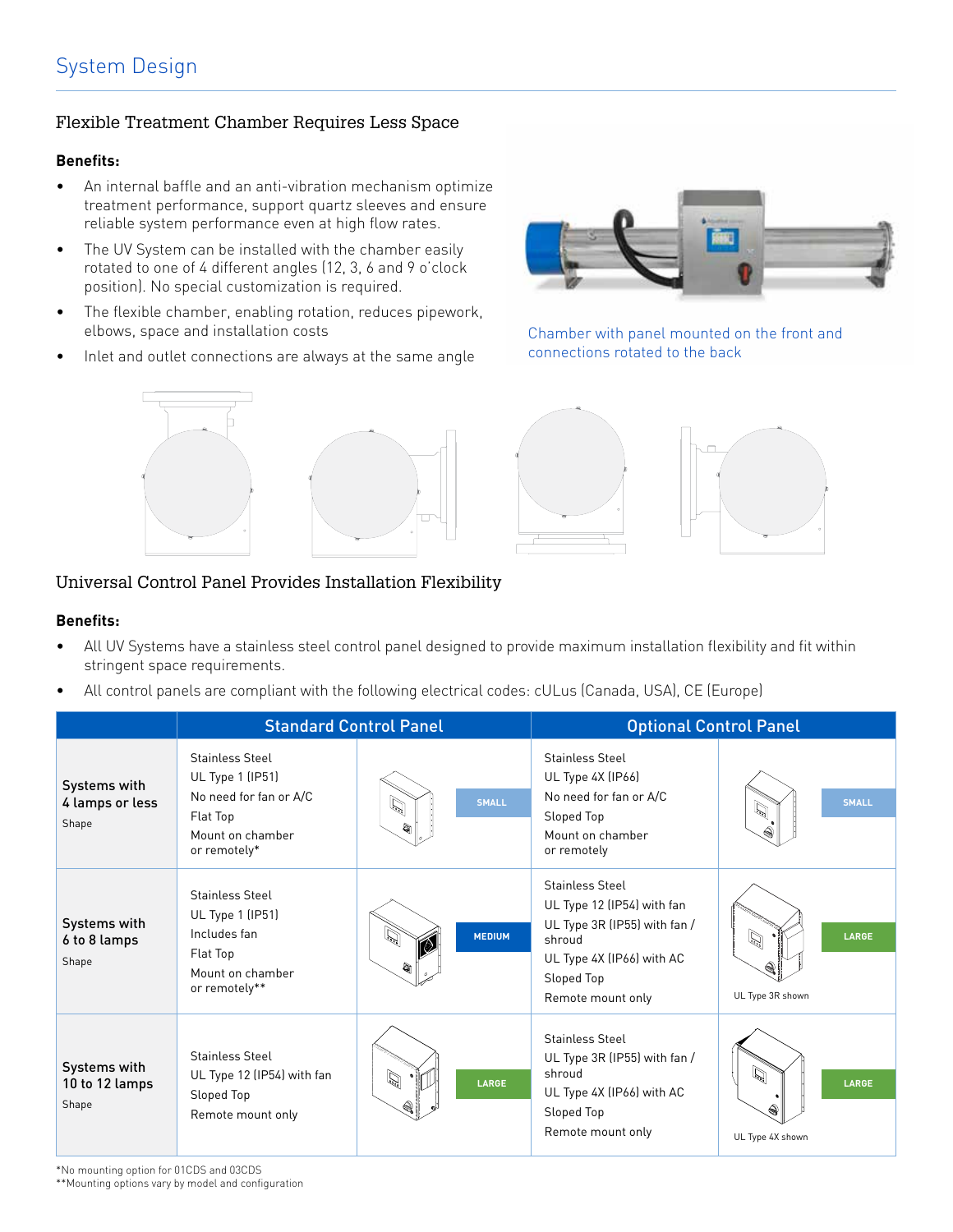# System Design

#### Compact System Design to Preserve Space

#### **Benefits:**

- The panel can be mounted in different locations to optimize the use of space, especially for frame mounted designs.
- The small and medium control panels can be mounted on top of the cylinder (between the inlet and outlet connection), in front of the cylinder or remotely up to 15 feet apart from the cylinder. The location of the panel can be easily changed at any point in time. It is recommended that the large panel be mounted remotely (not on the cylinder).
- Mounting is possible based on configuration and orientation of inlet and outlet.\*





#### User-Friendly HMI

#### **Benefits:**

- Intuitive interface enables at-a-glance check status of the system.
- Information displayed includes: individual lamp status, operational hours of the system and lamps, UV intensity and temperature condition of the chamber and control panel.
- A 4-20mA output signal is included with the UV monitoring option.
- Base model includes HOA (Remote Start and Stop) and LOA (Lamp Out Alert)



#### High Performance UV Lamps

#### **Benefits:**

- The LPHO lamps are approximately 3 times more efficient than medium pressure lamps, delivering most of the UV output in the germicidal absorbance curve peak. Low pressure lamps operate at a lower temperature than medium pressure lamps, which leads to less fouling and less maintenance requirements.
- The OptiVenn series lamps can restart immediately after a shut down (no cool down period required) which maximizes system uptime.

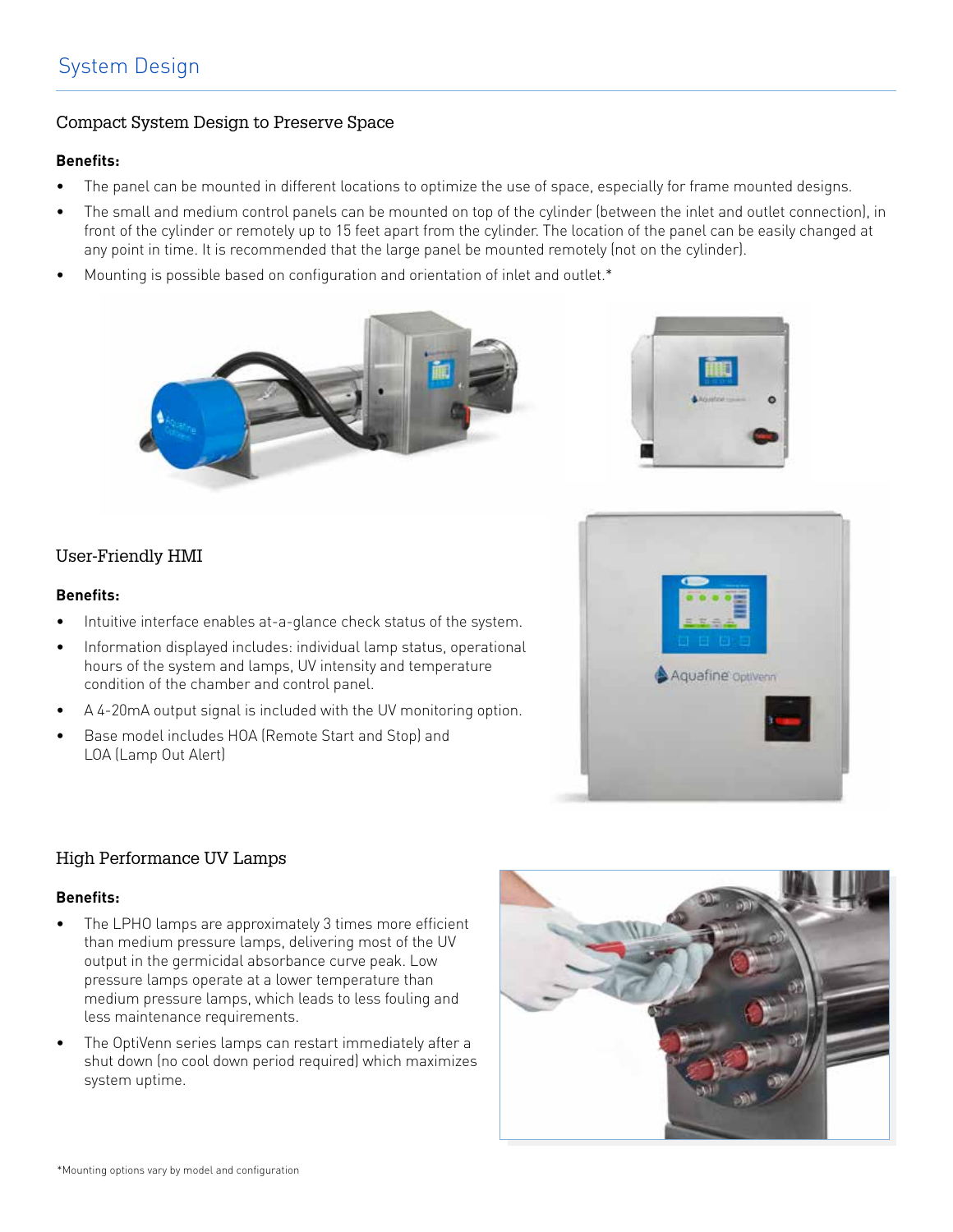# $\mathtt{OptiVenn^{TM}}$  Series // Disinfection

| Model:                                                                | 01CDS                                                                                                               | 03CDS                          | 02CDM          | 02DDM          | 04CDM              | 04DDM | 04CDL            | 04DDL                                                                     | 06DDL               | 08DDL                                                             | 08EDL              | 08FDL   | 08GDL             | 10GDL | 12GDL              | 12HDL                      |
|-----------------------------------------------------------------------|---------------------------------------------------------------------------------------------------------------------|--------------------------------|----------------|----------------|--------------------|-------|------------------|---------------------------------------------------------------------------|---------------------|-------------------------------------------------------------------|--------------------|---------|-------------------|-------|--------------------|----------------------------|
| <b>Maximum Flow Rate</b>                                              |                                                                                                                     |                                |                |                |                    |       |                  |                                                                           |                     |                                                                   |                    |         |                   |       |                    |                            |
| Flow rate @ 99% UVT (qpm)*                                            | 14                                                                                                                  | 39                             | 71             | 116            | 150                | 226   | 301              | 429                                                                       | 627                 | 701                                                               | 851                | 1,071   | 1,200             | 1,400 | 1,800              | 2,200                      |
| Flow rate @ 99% UVT (m <sup>3</sup> /hr)*                             | 3.2                                                                                                                 | 8.9                            | 16.1           | 26.3           | 34.1               | 51.3  | 68.4             | 97.4                                                                      | 142.4               | 159.2                                                             | 193.3              | 243.3   | 272.5             | 318.0 | 408.9              | 500                        |
| Flow rate @ 94% UVT (qpm)*                                            | 12                                                                                                                  | 33                             | 60             | 90             | 125                | 175   | 248              | 338                                                                       | 492                 | 553                                                               | 664                | 793     | 909               | 1,095 | 1,292              | 1,380                      |
| Flow rate @ 94% UVT (m <sup>3</sup> /hr)*                             | 2.7                                                                                                                 | 7.5                            | 13.6           | 20.4           | 28.4               | 39.7  | 56.3             | 76.8                                                                      | 111.7               | 125.6                                                             | 150.8              | 180.1   | 206.5             | 248.7 | 293.4              | 313.4                      |
| Number of UV lamps                                                    | $\mathbf{1}$                                                                                                        | 3                              | $\overline{c}$ | $\overline{c}$ | $\sqrt{4}$         | 4     | $\sqrt{4}$       | 4                                                                         | 6                   | 8                                                                 | 8                  | 8       | 8                 | 10    | 12                 | 12                         |
| <b>Electrical Requirements</b>                                        |                                                                                                                     |                                |                |                |                    |       |                  |                                                                           |                     |                                                                   |                    |         |                   |       |                    |                            |
| Electrical supply                                                     |                                                                                                                     |                                |                |                |                    |       |                  | 110-240V, 50/60Hz, L-L or L-N, 2W+GND                                     |                     |                                                                   |                    |         |                   |       |                    |                            |
| Operating power (W)                                                   | 63                                                                                                                  | 165                            | 155            | 155            | 297                | 297   | 583              | 583                                                                       | 1,153               | 1,438                                                             | 1,438              | 1,438   | 1,438             | 1,723 | 2,008              | 2,008                      |
| <b>Treatment Chamber</b>                                              |                                                                                                                     |                                |                |                |                    |       |                  |                                                                           |                     |                                                                   |                    |         |                   |       |                    |                            |
| Material of Construction                                              | 316L Stainless Steel                                                                                                |                                |                |                |                    |       |                  |                                                                           |                     |                                                                   |                    |         |                   |       |                    |                            |
| Lamp Length - in (cm)                                                 | 15 (38)                                                                                                             |                                |                | 30 (76)        |                    |       |                  |                                                                           |                     |                                                                   | 60 (152)           |         |                   |       |                    |                            |
| Chamber diameter - in (cm)                                            |                                                                                                                     | 6(15)                          |                | 8(20)          | 6(15)              | 8(20) | 6(15)            |                                                                           | 8(20)               |                                                                   | 10(25)             | 12 (30) | 14 (36)           |       |                    | 16(41)                     |
| ANSI flanges size - in (cm)<br>Optional - Tri-clamp<br>size - in (cm) |                                                                                                                     | 2(5)<br>3(8)<br>4(10)<br>6(15) |                |                |                    | 8(20) |                  |                                                                           | 10(25)              |                                                                   |                    |         |                   |       |                    |                            |
| <b>Monitoring and Controls</b>                                        |                                                                                                                     |                                |                |                |                    |       |                  |                                                                           |                     |                                                                   |                    |         |                   |       |                    |                            |
| Standard                                                              | Base Package:<br>Lamp status indicator, System hours of operation, Lamp out alert (LOA) and Remote start/stop (HOA) |                                |                |                |                    |       |                  |                                                                           |                     |                                                                   |                    |         |                   |       |                    |                            |
| Optional                                                              |                                                                                                                     |                                |                |                |                    |       |                  | UV Monitoring Package:<br>UV intensity reading with NIST certified sensor |                     |                                                                   |                    |         |                   |       |                    |                            |
| <b>Control Panel</b>                                                  |                                                                                                                     |                                |                |                |                    |       |                  |                                                                           |                     |                                                                   |                    |         |                   |       |                    |                            |
| Standard                                                              |                                                                                                                     |                                |                |                |                    |       |                  |                                                                           |                     |                                                                   |                    |         |                   |       |                    |                            |
| Material of Construction                                              |                                                                                                                     |                                |                |                |                    |       |                  |                                                                           | 304 Stainless Steel |                                                                   |                    |         |                   |       |                    |                            |
| Rating                                                                |                                                                                                                     |                                |                |                |                    |       | UL Type 1 (IP51) |                                                                           |                     |                                                                   |                    |         |                   |       |                    | UL Type 12 (IP54) with Fan |
| Size (HxWxD) in (cm)                                                  |                                                                                                                     |                                |                |                | 16x16x6 (41x41x15) |       |                  |                                                                           |                     |                                                                   | 16x20x9 (41x51x23) |         |                   |       | 22x23x9 (56x59x23) |                            |
| Shape                                                                 |                                                                                                                     |                                |                |                |                    |       | Flat Top         |                                                                           |                     |                                                                   |                    |         |                   |       | Sloped Top         |                            |
| Cooling Mechanism                                                     |                                                                                                                     |                                |                |                | Passive Cooling    |       |                  |                                                                           |                     |                                                                   |                    |         | Fan               |       |                    |                            |
| Operating Temp <sup>o</sup> F (°C)                                    |                                                                                                                     |                                |                |                | 340-950 [10-350]   |       |                  |                                                                           |                     |                                                                   |                    |         | 34°-104° (1°-40°) |       |                    |                            |
| Optional                                                              |                                                                                                                     |                                |                |                |                    |       |                  |                                                                           |                     |                                                                   |                    |         |                   |       |                    |                            |
| Rating                                                                | UL Type 12 (IP54) with Fan<br>UL Type 4X (IP66)                                                                     |                                |                |                |                    |       |                  | UL Type 3R (IP55) with Fan/Shroud<br>UL Type 4X (IP66) with AC            |                     | UL Type 3R (IP55)<br>with Fan/Shroud<br>UL Type 4X (IP66) with AC |                    |         |                   |       |                    |                            |
| Size (HxWxD) in (cm)                                                  | 22x23x9 (56x59x23)<br>23x24.5x9 (59x56x23)<br>16x18x7 (41x46x18)<br>24.5x23x9 (62x59x23)<br>24.5x23x9 (62x59x23)    |                                |                |                |                    |       |                  |                                                                           |                     |                                                                   |                    |         |                   |       |                    |                            |
| Shape                                                                 | Sloped Top                                                                                                          |                                |                |                |                    |       |                  |                                                                           |                     |                                                                   |                    |         |                   |       |                    |                            |
| <b>Elastomers</b>                                                     |                                                                                                                     |                                |                |                |                    |       |                  |                                                                           |                     |                                                                   |                    |         |                   |       |                    |                            |
| Standard                                                              | EPDM                                                                                                                |                                |                |                |                    |       |                  |                                                                           |                     |                                                                   |                    |         |                   |       |                    |                            |
| Optional                                                              | Viton                                                                                                               |                                |                |                |                    |       |                  |                                                                           |                     |                                                                   |                    |         |                   |       |                    |                            |
| <b>Surface Finish</b>                                                 |                                                                                                                     |                                |                |                |                    |       |                  |                                                                           |                     |                                                                   |                    |         |                   |       |                    |                            |
| Standard                                                              | Ra32                                                                                                                |                                |                |                |                    |       |                  |                                                                           |                     |                                                                   |                    |         |                   |       |                    |                            |
| Optional                                                              | Ra15                                                                                                                |                                |                |                |                    |       |                  |                                                                           |                     |                                                                   |                    |         |                   |       |                    |                            |
| <b>Operating Conditions</b>                                           |                                                                                                                     |                                |                |                |                    |       |                  |                                                                           |                     |                                                                   |                    |         |                   |       |                    |                            |
| Maximum water operating<br>temperature F(C)                           | 40°-104° (5°-40°)                                                                                                   |                                |                |                |                    |       |                  |                                                                           |                     |                                                                   |                    |         |                   |       |                    |                            |
| Maximum Operating<br>Pressure PSI (BAR)                               | 150 (10)                                                                                                            |                                |                |                |                    |       |                  |                                                                           |                     |                                                                   |                    |         |                   |       |                    |                            |
| Hot Water Sanitization<br>$^{\circ}$ F $[^{\circ}$ C $]$              | 194° (90°) with stainless steel sleeve bolts and viton elastomers only                                              |                                |                |                |                    |       |                  |                                                                           |                     |                                                                   |                    |         |                   |       |                    |                            |

\*Dose Level: 30 mJ/cm2 after 9,000 hours of operation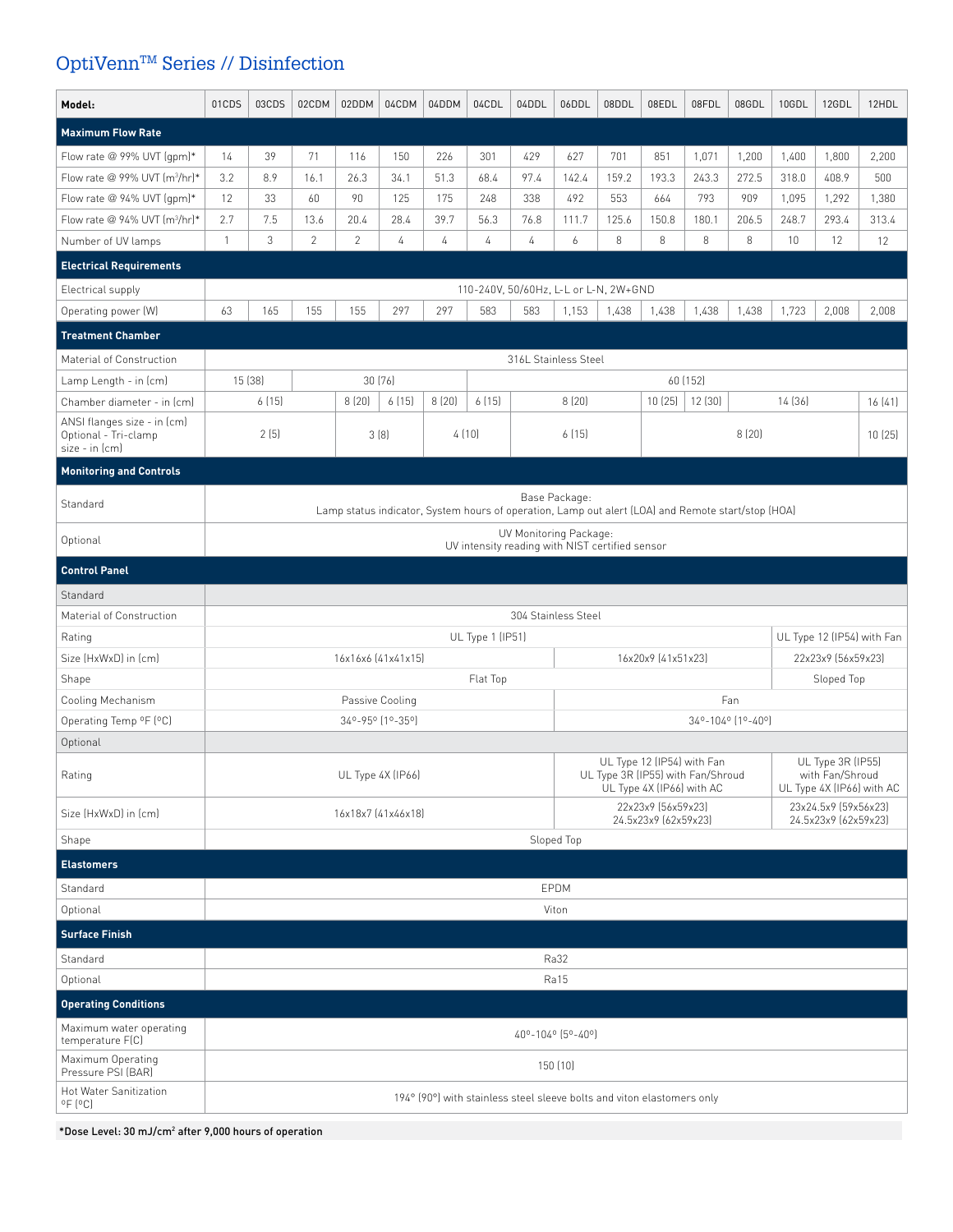# OptiVenn™ Series // TOC

| Model:                                                             | 04CTM                                                                                                               | 06CTM                                                                                        | 08DTM                                      | 08DTL               | 10DTL                                                          | 12DTM                      | 12DTL |  |  |  |  |
|--------------------------------------------------------------------|---------------------------------------------------------------------------------------------------------------------|----------------------------------------------------------------------------------------------|--------------------------------------------|---------------------|----------------------------------------------------------------|----------------------------|-------|--|--|--|--|
| <b>Maximum Flow Rate</b>                                           |                                                                                                                     |                                                                                              |                                            |                     |                                                                |                            |       |  |  |  |  |
| Flow Rate @ 99% UVT (gpm)*<br>6 gpm - 36 gpm                       |                                                                                                                     |                                                                                              |                                            |                     |                                                                |                            |       |  |  |  |  |
| Flow Rate @ 99% UVT (m <sup>3</sup> /hr)*                          | $1.4 \text{ m}^3/\text{hr}$ - 8.2 m <sup>3</sup> /hr                                                                |                                                                                              |                                            |                     |                                                                |                            |       |  |  |  |  |
| Number of UV Lamps                                                 | 4<br>6<br>8                                                                                                         |                                                                                              |                                            | 8                   | 10                                                             | 12                         | 12    |  |  |  |  |
| <b>Electrical Requirements</b>                                     |                                                                                                                     |                                                                                              |                                            |                     |                                                                |                            |       |  |  |  |  |
| <b>Electrical Supply</b>                                           | 110-240V, 50/60Hz, L-L or L-N, 2W+GND                                                                               |                                                                                              |                                            |                     |                                                                |                            |       |  |  |  |  |
| Operating power (W)                                                | 297<br>723<br>868                                                                                                   |                                                                                              |                                            | 1,438               | 1,723                                                          | 1,153                      | 2,008 |  |  |  |  |
| <b>Treatment Chamber</b>                                           |                                                                                                                     |                                                                                              |                                            |                     |                                                                |                            |       |  |  |  |  |
| Material of Construction<br>316L Stainless Steel                   |                                                                                                                     |                                                                                              |                                            |                     |                                                                |                            |       |  |  |  |  |
| Lamp Length - in (cm)                                              |                                                                                                                     | 30 (76)                                                                                      |                                            |                     | 60 (152)                                                       | 60 (152)                   |       |  |  |  |  |
| Chamber Diameter - in (cm)                                         | 6(15)                                                                                                               |                                                                                              |                                            | 8(20)               |                                                                |                            |       |  |  |  |  |
| ANSI flanges size - in (cm)<br>Optional - Tri-clamp size - in (cm) | 2(5)                                                                                                                | $2(5)$ or $4(10)$                                                                            |                                            |                     |                                                                |                            |       |  |  |  |  |
| <b>Monitoring and Controls</b>                                     |                                                                                                                     |                                                                                              |                                            |                     |                                                                |                            |       |  |  |  |  |
| Standard                                                           | Base Package:<br>Lamp Status Indicator, System Hours of Operation, Lamp out alert (LOA) and Remote start/stop (HOA) |                                                                                              |                                            |                     |                                                                |                            |       |  |  |  |  |
| Optional                                                           | UV Monitoring Package:<br>UV Intensity Reading with NIST Certified Sensor                                           |                                                                                              |                                            |                     |                                                                |                            |       |  |  |  |  |
| <b>Control Panel</b>                                               |                                                                                                                     |                                                                                              |                                            |                     |                                                                |                            |       |  |  |  |  |
| Standard                                                           |                                                                                                                     |                                                                                              |                                            |                     |                                                                |                            |       |  |  |  |  |
| Material of Construction                                           |                                                                                                                     |                                                                                              |                                            | 304 Stainless Steel |                                                                |                            |       |  |  |  |  |
| Rating                                                             |                                                                                                                     | UL Type 1 (IP51)                                                                             |                                            |                     |                                                                | UL Type 12 (IP54) with Fan |       |  |  |  |  |
| Size (HxWxD) in (cm)                                               | 16x16x6 (41x41x15)                                                                                                  |                                                                                              | 16x20x9 (41x51x23)                         |                     |                                                                | 22x23x9 (56x59x23)         |       |  |  |  |  |
| Shape                                                              |                                                                                                                     | Flat Top                                                                                     |                                            |                     |                                                                | Sloped Top                 |       |  |  |  |  |
| Cooling Mechanism                                                  | Passive Cooling                                                                                                     |                                                                                              |                                            |                     | Fan                                                            |                            |       |  |  |  |  |
| Operating Temp °F (°C)                                             | 34°-95° (1°-35°)                                                                                                    |                                                                                              |                                            |                     | 34°-104° (1°-40°)                                              |                            |       |  |  |  |  |
| Optional                                                           |                                                                                                                     |                                                                                              |                                            |                     |                                                                |                            |       |  |  |  |  |
| Rating                                                             | UL Type 4X (IP66)                                                                                                   | UL Type 12 (IP54) with Fan<br>UL Type 3R (IP55) with Fan/Shroud<br>UL Type 4X (IP66) with AC |                                            |                     | UL Type 3R (IP55) with Fan/Shroud<br>UL Type 4X (IP66) with AC |                            |       |  |  |  |  |
| Size (HxWxD) in (cm)                                               | 16x18x7 (41x46x18)                                                                                                  |                                                                                              | 22x23x9 (56x59x23)<br>24.5x23x9 (62x59x23) |                     | 23x24.5x9 (59x56x23)<br>24.5x23x9 (62x59x23)                   |                            |       |  |  |  |  |
| Shape                                                              | Sloped Top                                                                                                          |                                                                                              |                                            |                     |                                                                |                            |       |  |  |  |  |
| <b>Elastomers</b>                                                  |                                                                                                                     |                                                                                              |                                            |                     |                                                                |                            |       |  |  |  |  |
| Standard<br>Viton                                                  |                                                                                                                     |                                                                                              |                                            |                     |                                                                |                            |       |  |  |  |  |
| <b>Surface Finish</b>                                              |                                                                                                                     |                                                                                              |                                            |                     |                                                                |                            |       |  |  |  |  |
| Standard                                                           | Ra32                                                                                                                |                                                                                              |                                            |                     |                                                                |                            |       |  |  |  |  |
| Optional                                                           | Ra15                                                                                                                |                                                                                              |                                            |                     |                                                                |                            |       |  |  |  |  |
| <b>Operating Conditions</b>                                        |                                                                                                                     |                                                                                              |                                            |                     |                                                                |                            |       |  |  |  |  |
| Maximum water operating<br>temperature F(C)                        | 40°-104° (5°-40°)                                                                                                   |                                                                                              |                                            |                     |                                                                |                            |       |  |  |  |  |
| Maximum Operating<br>Pressure PSI (BAR)                            | 150 (10)                                                                                                            |                                                                                              |                                            |                     |                                                                |                            |       |  |  |  |  |
| Hot Water Sanitization <sup>o</sup> F (°C)                         | 194° (90°) with stainless steel sleeve bolts and viton elastomers only                                              |                                                                                              |                                            |                     |                                                                |                            |       |  |  |  |  |

\*Dose Level: >600 mJ/cm2 after 9,000 hours of operation